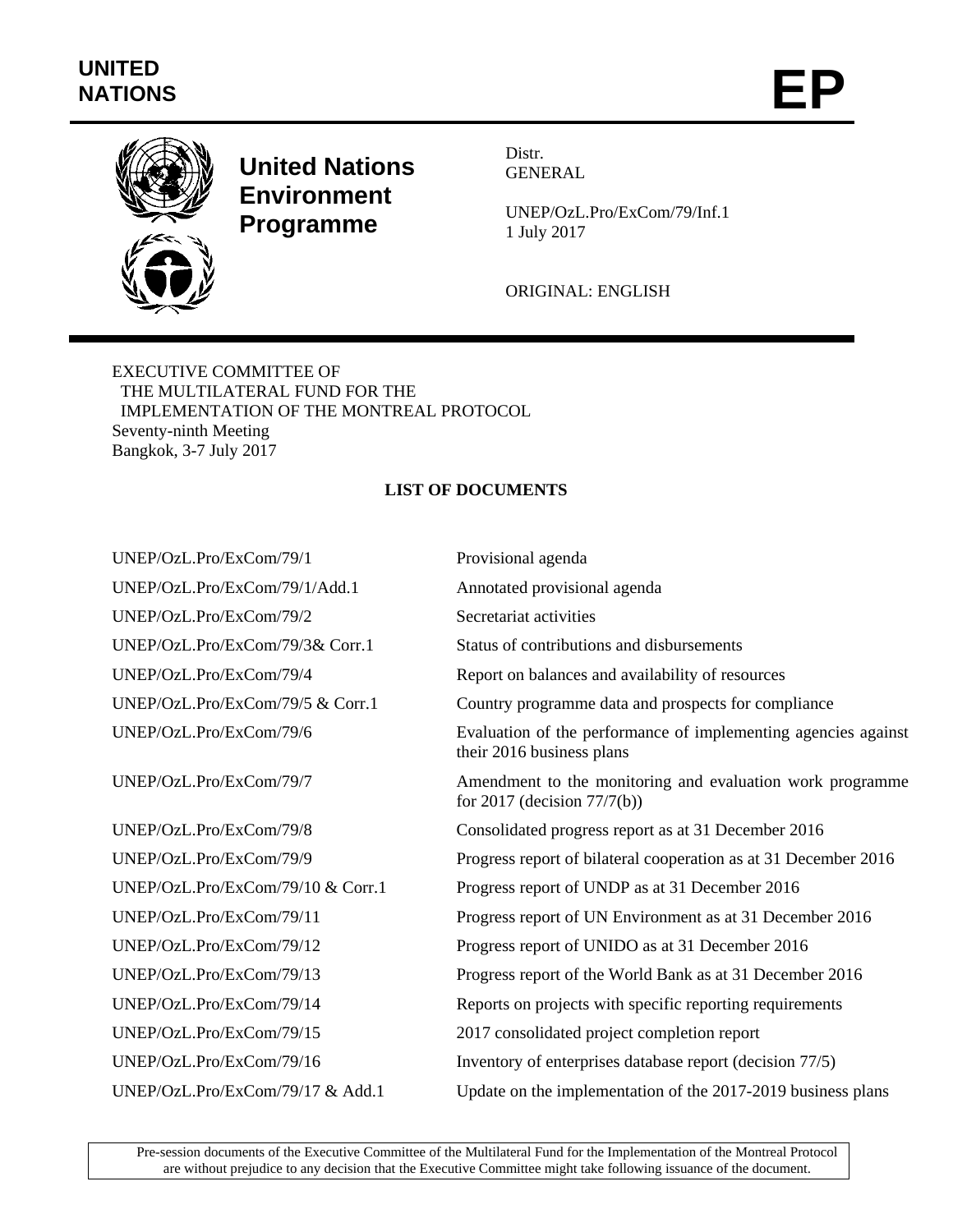UNEP/OzL.Pro/ExCom/79/18 Tranche submission delays UNEP/OzL.Pro/ExCom/79/20 Bilateral cooperation UNEP/OzL.Pro/ExCom/79/23 UNIDO work programme for 2017 UNEP/OzL.Pro/ExCom/79/24\* UNEP/OzL.Pro/ExCom/79/25 Project proposal: Afghanistan UNEP/OzL.Pro/ExCom/79/26 Project proposal: Angola UNEP/OzL.Pro/ExCom/79/27 Project proposals: Argentina UNEP/OzL.Pro/ExCom/79/28 Project proposal: Bangladesh UNEP/OzL.Pro/ExCom/79/29 Project proposal: Belize UNEP/OzL.Pro/ExCom/79/30 Project proposal: China UNEP/OzL.Pro/ExCom/79/31 Project proposal: Colombia UNEP/OzL.Pro/ExCom/79/32 Project proposal: Egypt UNEP/OzL.Pro/ExCom/79/33 Project proposal: Gabon UNEP/OzL.Pro/ExCom/79/34 Project proposal: Lebanon UNEP/OzL.Pro/ExCom/79/35 Project proposal: Mauritius UNEP/OzL.Pro/ExCom/79/36 Project proposals: Mexico UNEP/OzL.Pro/ExCom/79/37 Project proposal: Namibia UNEP/OzL.Pro/ExCom/79/38 Project proposal: Peru UNEP/OzL.Pro/ExCom/79/39\* UNEP/OzL.Pro/ExCom/79/40 Project proposal: Serbia UNEP/OzL.Pro/ExCom/79/42 Project proposal: Togo

UNEP/OzL.Pro/ExCom/79/19 Overview of issues identified during project review UNEP/OzL.Pro/ExCom/79/21 UNDP work programme for 2017 UNEP/OzL.Pro/ExCom/79/22 UN Environment work programme for 2017

UNEP/OzL.Pro/ExCom/79/41 Project proposal: The former Yugoslav Republic of Macedonia

UNEP/OzL.Pro/ExCom/79/43 Report on the review of the administrative cost regime and its core unit funding budget (decision 75/69)

UNEP/OzL.Pro/ExCom/79/44 & Corr.1 Status of additional contributions to the Multilateral Fund  $(decision 78/1(c))$ 

UNEP/OzL.Pro/ExCom/79/45 & Corr.1 Overall analysis of the results of the surveys on ODS alternatives (decision 74/53)

UNEP/OzL.Pro/ExCom/79/46 Development of the cost guidelines for the phase-down of HFCs in Article 5 countries: Draft criteria for funding (decision 78/3)

UNEP/OzL.Pro/ExCom/79/47 Development of the cost guidelines for the phase-down of HFCs in Article 5 countries: Draft guidelines on enabling activities (decision  $78/4(a)$ )

l

<sup>\*</sup> Not issued